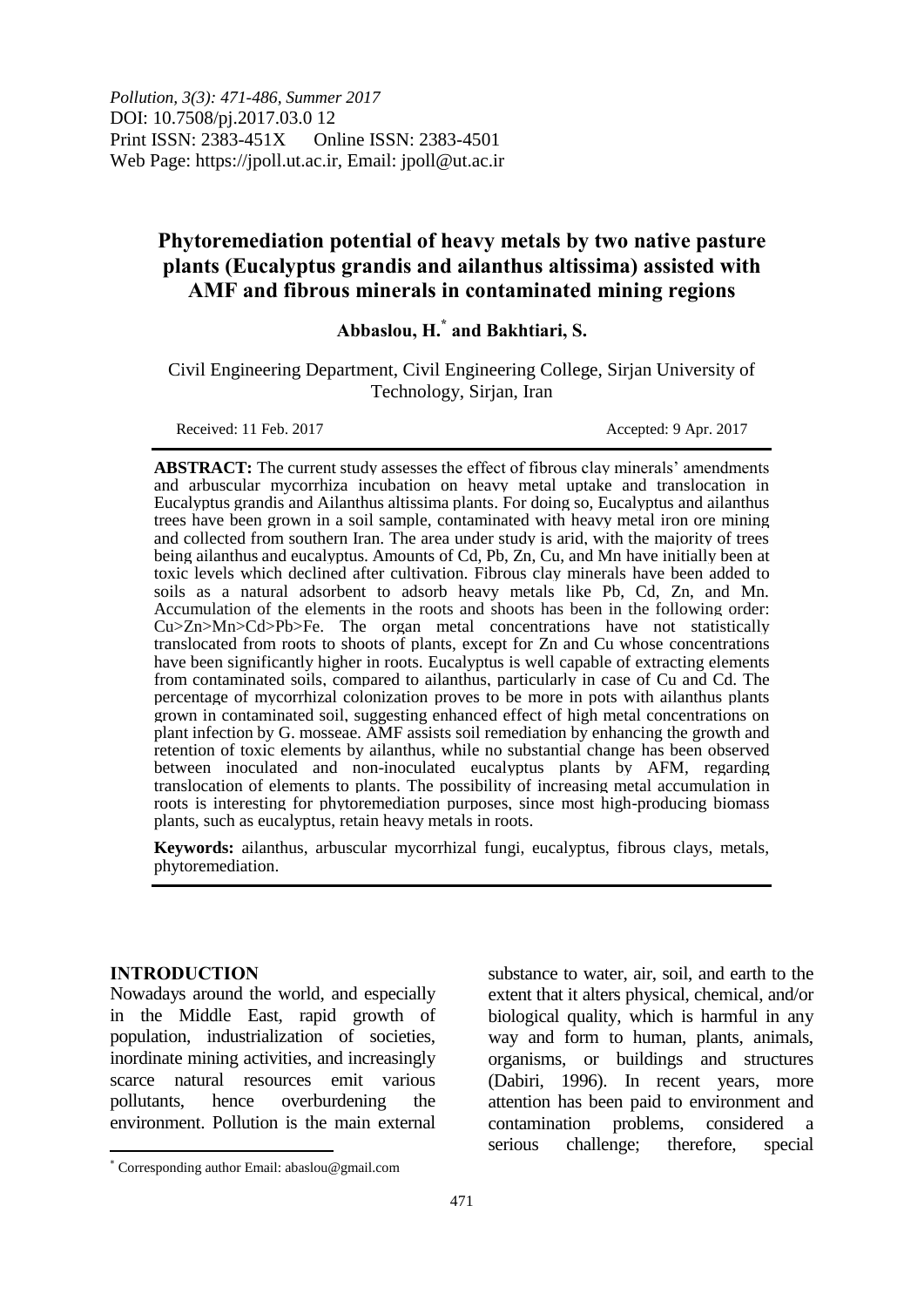environmental standards have been codified in various fields, compelling industries and manufacturers communities to comply with them. It is possible to cleaning up polluted sites, thanks to new technologies, which rely on eliminating pollutants. The development strategy of future remediation technologies is via researching green, environmentalfriendly biological remediation, which combines remediation, in-situ remediation, based on equipped completely quick remediation, and supplying technical support of agricultural soil contamination, industrial enterprises, brown field, mining sites, etc. (Yao et al., 2012).

Among the new technologies, bioremediation is the most applicable. It is the process in which microscopic living organisms, green plants (phytoremediation), or their enzymes are used to clean contaminated environments, returning them to their original natural condition (Mani et al., 2016). The phytoremediation is the use of living green plants to fix or adsorb contaminants and clean the contaminants, reduce their risk, or disappear them, being an environmentally-sustainable and low-cost remediation technology (Daryabeigi Zand & Hoveidi, 2016). The rhizofiltration, phytotransformation, phyto-stabilization, phytovolatilization, phyto-extraction, and rhizosphere bioremediation are the main types of phytoremediation (Sinha et al., 2009). Association of metals with various soil phases along with element uptake by plants has been studied by some researchers. They have found that the majority of metal uptake is attributed to loosely-bonded ions (Karbassi et al., 2016). Montpetit and Lachapelle (2017) have found that knowledge is key to successful implementation of a phytoremediation plan on a contaminated site, even among those practitioners, already convinced by the technology's merits. Reaching professionals on the ground is therefore doubly important: while it encourages acceptance, it contributes to implementation success too.

Phytoremediation has two major advantages for farmers: (1) no financial outlay to purchase chemical amendments, and (2) accrued financial or other farm-level benefits from crops grown during amelioration (Qadir et al., 2007). In addition to remedy-polluted soils, phytoremediation approaches aims at amelioration soil properties such as sodic soils improvement (Ghaly, 2002), nutrient availability status, and environment conservation in terms of C sequestration (Garg, 1998; Kaur et al., 2002). Some examples of main plants, identified with potential, for metal phytoextraction are Indian mustard (Brassica juncea) (Lim et al., 2004), Sunflower (Helianthus annus) (Adesodun et al., 2010), Rapeseed (Bi et al., 2011), Amaranthus (Amaranthus retroflexus) (Chehregani et al., 2009), Chenopodium (Chenopodium album) (Moogouei et al., 2011), and Willow (Weih & Nordh, 2002; Courchense et al., 2016).

Arbuscular Mycorrhizal Fungi (AMF) can colonize hyperaccumulator roots extensively in metal-contaminated soils and mycorrhizal hyperaccumulators produce considerably more biomass and grow faster than non-mycorrhizal plants, and form symbiotic relations between plant roots and the fungi (Ho-Man et al., 2013). Because of unlimited ability of AM fungi to survive in severely contaminated soils, mycorrhizal fungi can play a role in different processes in phytoremediation of contaminated soils, for example enhancing plants' capacity to withstand soil phytotoxicity, improving nutrition, and protecting plants against severe conditions like water shortage (Leung et al., 2010). Sorption reactions on clay surfaces can dramatically retard the release of metal ions from the geosphere (Dähn et al., 2003; Usman, 2008). In addition, preference of soil particles for different species of heavy metals varies among soil minerals and is another important factor governing bioavailability, mobility, and toxicity of these metals to plants. Despite the low CEC of palygorskite and sepiolite, they have a large capacity for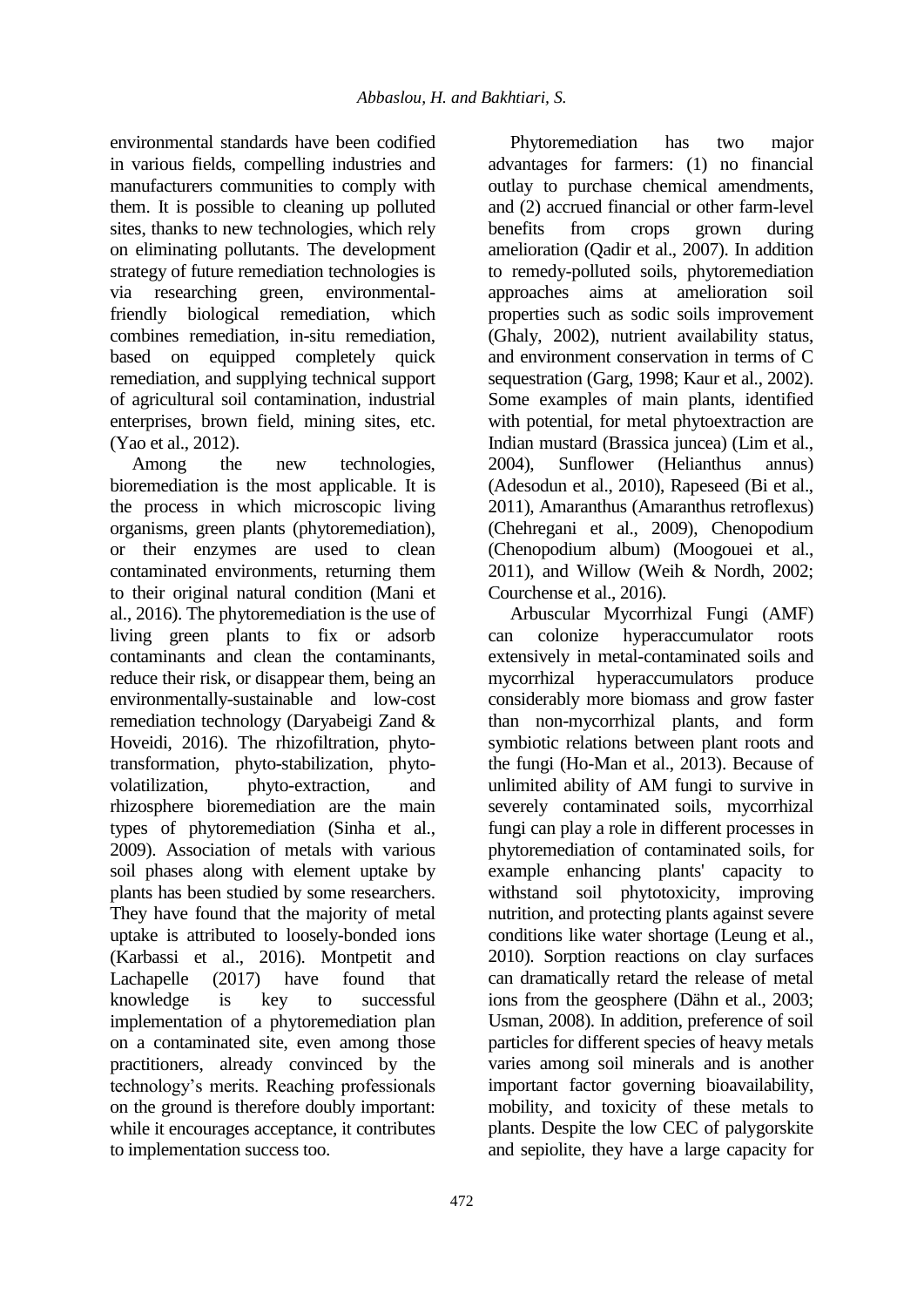adsorbing heavy metals due to their specific structure (Shirvani et al., 2006; Liang et al., 2014; Middea et al., 2013).

There have been few simultaneous studies on the effect of adsorbent material (fibrous clay minerals). Arbuscular Mycorrhizal Fungi (AMF), and phytoremediation by native plants of arid regions on the remediation of contaminated soils with heavy metals. Hence, this research aims at (a) assessment of the interaction between eucalyptus and tree of heaven or ailanthus plants, adapted to dry and desert climates for heavy metal phytoremediation, (b) evaluation of fibrous clay minerals in stabilizing heavy metals cadmium, lead, zinc, etc., and (c) checking symbiotic mycorrhizal fungi species in order to increase phytoremediation efficiency by plants.

#### **MATERIALS & METHODS**

Heavy-metal-polluted soil was collected from sites, around Golgohar iron ore mine, which is located south-east of Iran, 55 km from Sirjan in south-west of Kerman Province (29 $\degree$  27' N, 55 $\degree$  40' E). This site is placed at the eastern edge of Sanandaj–Sirjan geological zone, a geological unit in central and northern Iranian tectonic province (Stocklin, 1974). Rocks of the Sanandaj-Sirjan zone consist predominantly of medium- to high-grade metamorphic rocks, belonging to Precambrian age, mostly covered by Mesozoic Metasediments. Volcanic activity during Jurassic, Cretaceous, and Tertiary periods is expressed by various rock types, e.g. granite, andesite, diorite, ophiolite, and gabbro, which were emplaced into the metamorphic rock complexes (Mucke & Younessi 1994). Mining is one of Iran's most important economic sources for nearly 900 million tons of proven ore, i.e. iron ore with the grade of 57.2% Fe. The area has a semiarid climate, with an average annual precipitation rate of 150 mm, at an altitude of 1500 to 1700 m above sea level.

Soils were sampled from the depth of 0-

30 cm and 30-70 cm (plant root zone), mixed, air dried, and sieved through a 2 mm sieve. Soil properties and its constituents were analyzed by the following methods: particle size distribution via hydrometer method, saturated moisture content, Electrical Conductivity (EC), and pH in saturated paste extracted Cation Exchange Capacity (CEC) by sodium acetate 1 N at pH=8.2, OM content by wet combustion, and Calcium Carbonate Equivalent (CCE) by titration, according to Methods of Analysis for Soils in Arid and Semi-Arid Regions Handbook (Bashour & Sayegh, 2007). Available and total Fe, Mn, Zn, Cu, Cd, and Pb were extracted from soil samples with diethylene triamine penta acetic acid-DTPA (Quevauviller et al., 1998) and acid digestion (HNO3 + HF; ratio 2:3) (USEPA, 1994), respectively. Elements were determined in extracts by an AA200 Perkin Elmer Atomic Absorption Spectrophotometer (AAS). Fibrous clay minerals were used as amendments for heavy metal sorption and remediation from studied soils. Soil samples with around 75% fibrous minerals were collected from gypsic-calcic soil, belonging to Pliocene-Quaternary depositions. Quartz, cristobalite, gypsum, and calcite were present in the sample as impurities (less than 25%). X-Ray diffraction (XRD- D8 ADVANCE) and Transmission Electron Microscopy (TEM- Philips EM 300) were employed to identify fibrous clay minerals (Fig. 1). The soil samples (5000 g) were mixed thoroughly with different clays (8% or 16%). Afterwards the samples were transferred into adequate planting pots and were kept at 70-80% of their water-holding capacity at a temperature of 25°C for seven weeks. Soil samples from middle of each pot were taken after 50 days' incubation. Air-dried samples were ground to pass a 2-mm sieve and the resultant sub samples were taken for chemical analysis. Soil pH, EC, CEC, CCE, saturation moisture content, and particle size distribution were measured in incubated samples as discussed above. Available and total Fe, Mn Zn, Cu,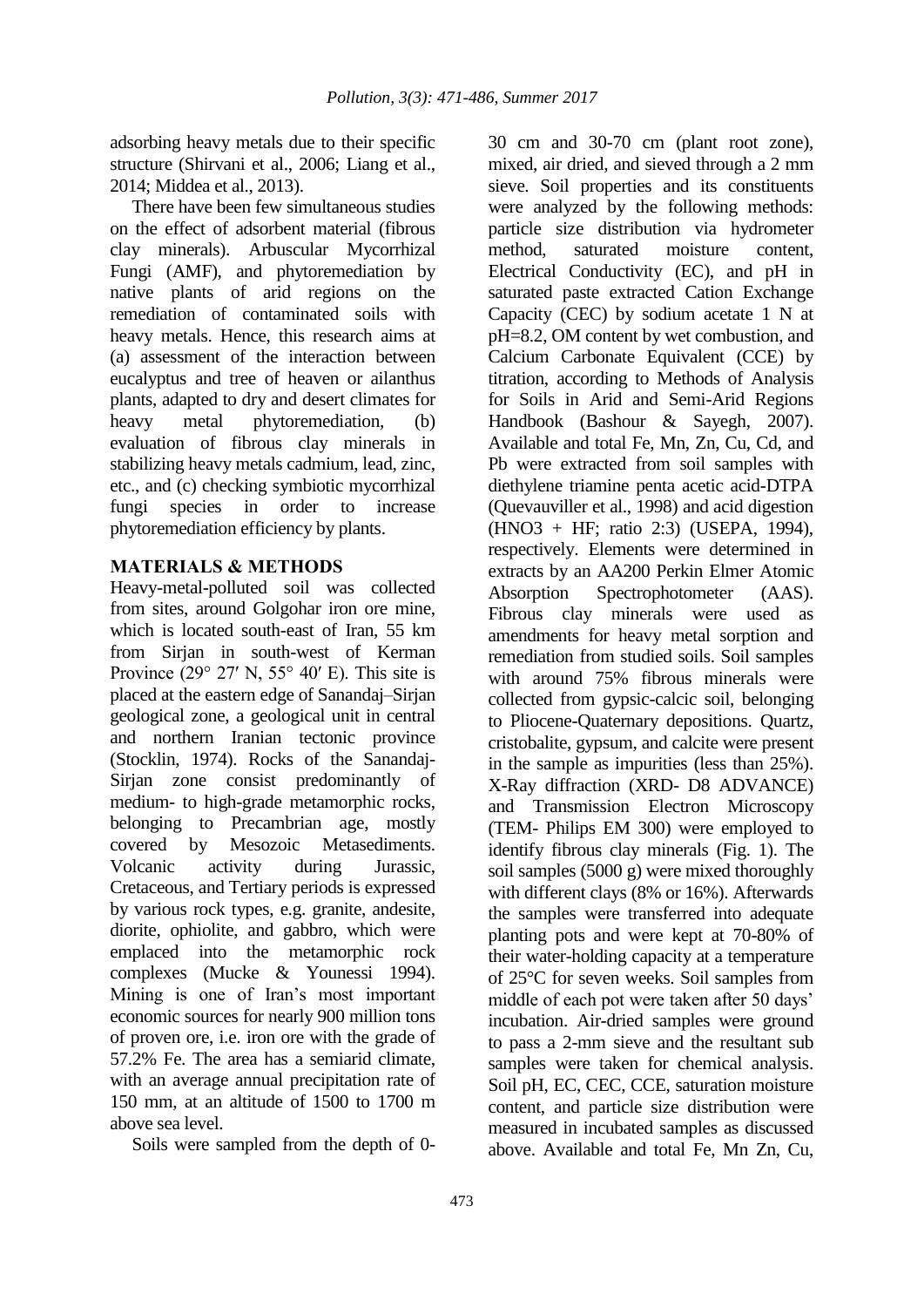Cd, Pb, and Ni were extracted from the soil samples with DTPA (diethylene triamine penta acetic acid) and nitric acid, to be determined by AAS apparatus.

The study was a pot experiment, conducted at research greenhouse of Sirjan University of Technology, Sirjan, Iran. The setup was a factorial design and the treatments were replicated three times. The following treatments were studied: (1) control polluted soil; (2) soil  $+ 8\%$  fibrous clays (w/w); (3) soil  $+16\%$  fibrous clays (w/w); (4) soil without fungi; (5) soil + Glomus mosseae, and fungi. Mycorrhizal soil was prepared from Tooran Zist Fanavaran Company that contains at least 50 alive spores per gram of soil. The experimental pots were filled with 5000 gr contaminated soil, pre-sieved with 2 mm sieve size. Eucalyptus grandis (eucalyptus) and Ailanthus altissima Mill. Swingle (ailanthus) were germinated and the seedlings (trimester) without and with inoculum were transplanted into the contaminated soils, 2 seedlings/pot, three pots per treatment. The trials were conducted under controlled greenhouse conditions (i.e. temperature  $= 20-25$ °C and relative humidity =  $60-70\%$ ) with daily watering. After 120 days, the plants were harvested, rinsed with distilled water, and dried at 60°C for 72h. Sampling of the plants was done to monitor metal uptake and soil for residual metal contents.

Translocation Factor (TF) was described as the ratio of heavy metals in plant shoot to those in plant roots, given in Equation 1 (Li et al., 2007; Malik et al., 2010).

$$
TF = \frac{C_{\text{shoot}}}{C_{\text{root}}} \tag{1}
$$

where  $C_{\text{shoot}}$  and  $C_{\text{root}}$  are metals concentrat -ion in plant's shoots and roots (both in mg  $kg^{-1}$ ), respectively.

To investigate elements' accumulation in plant organs, Bioaccumulation Factor (BF) was calculated, using the following equation (Mani et al., 2016):

$$
BF = \frac{C_{\text{root}}}{C_{\text{soil}}} \quad \text{and} \quad BF = \frac{C_{\text{shoot}}}{C_{\text{soil}}} \tag{2}
$$

where  $C_{\text{root}}$  is the element content (mg kg<sup>-1</sup>) dry weight) in roots,  $C_{\text{shoot}}$  is the metal content (mg  $kg^{-1}$  dry weight) in shoots, and  $C_{\text{soil}}$  is the total metal content (mg kg<sup>-1</sup>) in the soil.



**Fig. 1. X-ray diffractogram and TEM micrograph of soil used as amendment**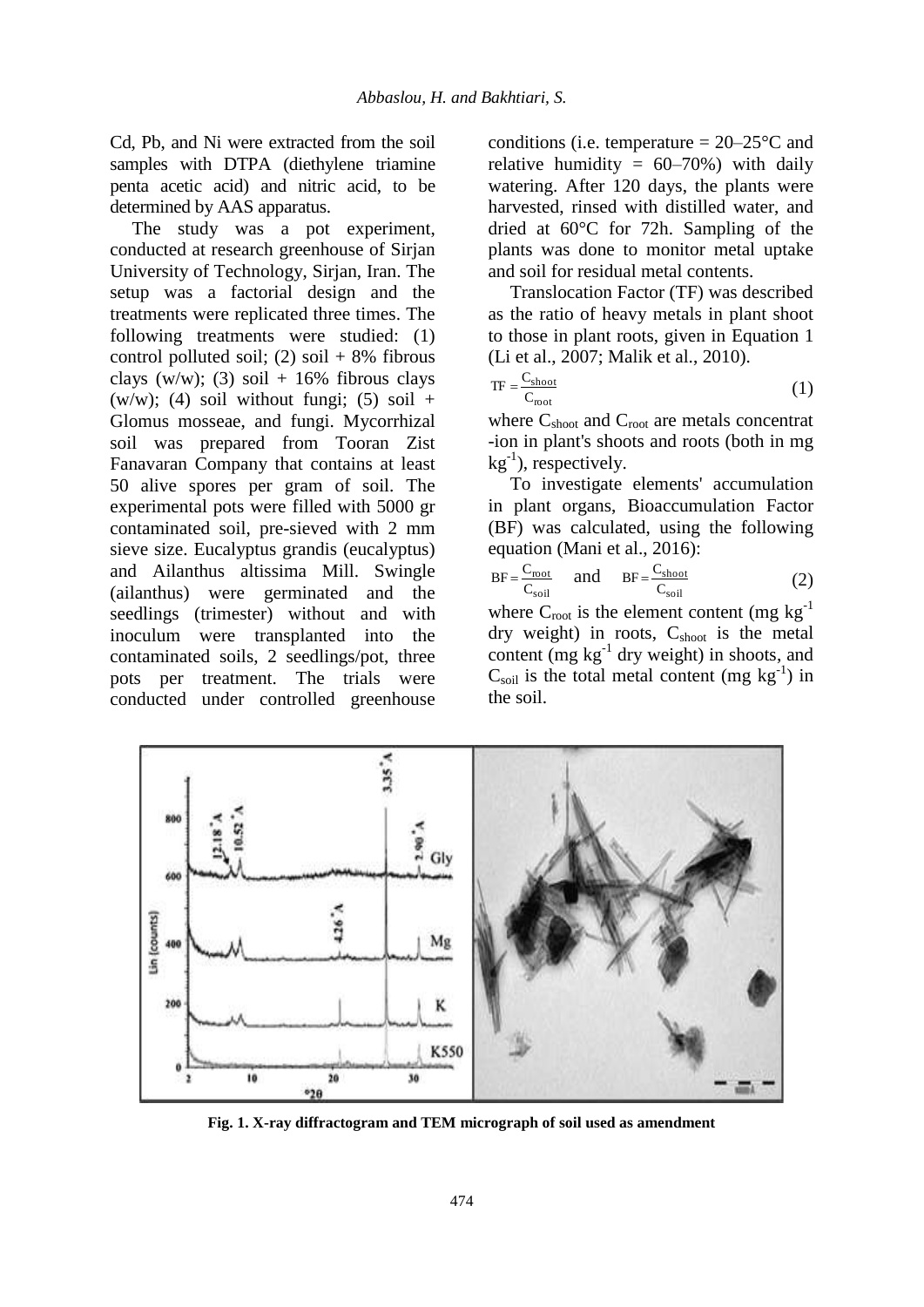| Treatment® |      |      |                |    |                 |     |     |  |
|------------|------|------|----------------|----|-----------------|-----|-----|--|
|            | 84   | - 14 | $\overline{2}$ | 44 | 1 17            |     | 73  |  |
|            | 80   |      | 17 3           | 46 | $\sim$ 1 $\sim$ | -19 | 7.6 |  |
| 16         | 75 — | 21   | $\Delta$       | 54 |                 | 23  | 79  |  |

**Table 1. Physicochemical characteristics of studied soils**

⃰The numbers represent the added fibrous clay minerals amounts

A factorial in a completely randomized design with three replications was used in this research and the statistical analysis system software was called SAS (version 9.2). In order to compare the treatments, both analysis of variance (ANOVA) and mean separation analysis were utilized, via fisher's least significant difference (LSD) at  $P < 0.05$ .

#### **RESULTS & DISCUSSION**

Table 1 shows the measured physical and chemical soil properties. As the results indicate, soil samples were classified loamy sand, based on USDA soil classification system, containing high sand and low clay percentages. After adding clay to soils, the amount of silt increased more, owing to flocculation of clay particles. Also, electrical conductivity, calcium carbonate equivalent, and pH slightly changed, which could be due to dissolved materials along with clay, not to mention the presence of lime. According to Yoo and James (2002), pH controls the solubility of metals by influencing the extent of metal-complexation with organic C-based ligands. Lead (Pb2+), for example, predominates in soil with pH below 6, and changes to the form PbOH+ (solid phase) at pH levels between six and eleven; therefore, in calcareous soils with a pH above 7, instead of total values, the available amount of elements should be considered.

The effects of heavy metals on plants, animals, and especially humans are often of high concern. The effects of Zn and Mn toxicity on humans and animals are not

known (Liphadzi & Kirkham, 2006); moreover, no serious disease has been linked directly to an excessive concentration of Fe. Therefore this metal has been given no regulation limit in biosolids by the US Environmental Protection Agency (Liphadzi & Kirkham, 2006). However, ingestion of elevated levels of Cu causes gastrointestinal distress, while long-term exposure to high Cu concentration causes liver and kidney damages (USEPA, 2002). In addition, lead impairs the nervous system, having effects on foetus, infants, and young children, resulting in a low intelligence quotient (United Nations, 1998). It is also classified as a possible human carcinogen as it can cause cancer. Cadmium is a toxic metal too that can accumulate in the human body and has a half-life greater than 10 years. Elevated levels of Cd in the body can cause kidney damages in humans (Salt et al. 1997). Other diseases associated with Cd exposure are pulmonary emphysema and bone demineralization (osteoporosis) (Bhattacharyya et al. 1988), since Cd takes the place of calcium (Ca) in bones.

Once the incubation period was done (adsorbent fibrous clay with soil at field capacity moisture for a duration of 7 weeks), specimens were obtained from core of each pot to determine changes in adsorption amounts by added clay. DTPA extracted of Fe, Zn, Cd, Mn, Cu, and Pb elements were measured in dried and sieved samples to compare effect of incubation by adsorbent (Fig. 2). Havlin and Soltanpour (1981) have stated that the critical level of DTPA-extracted Fe is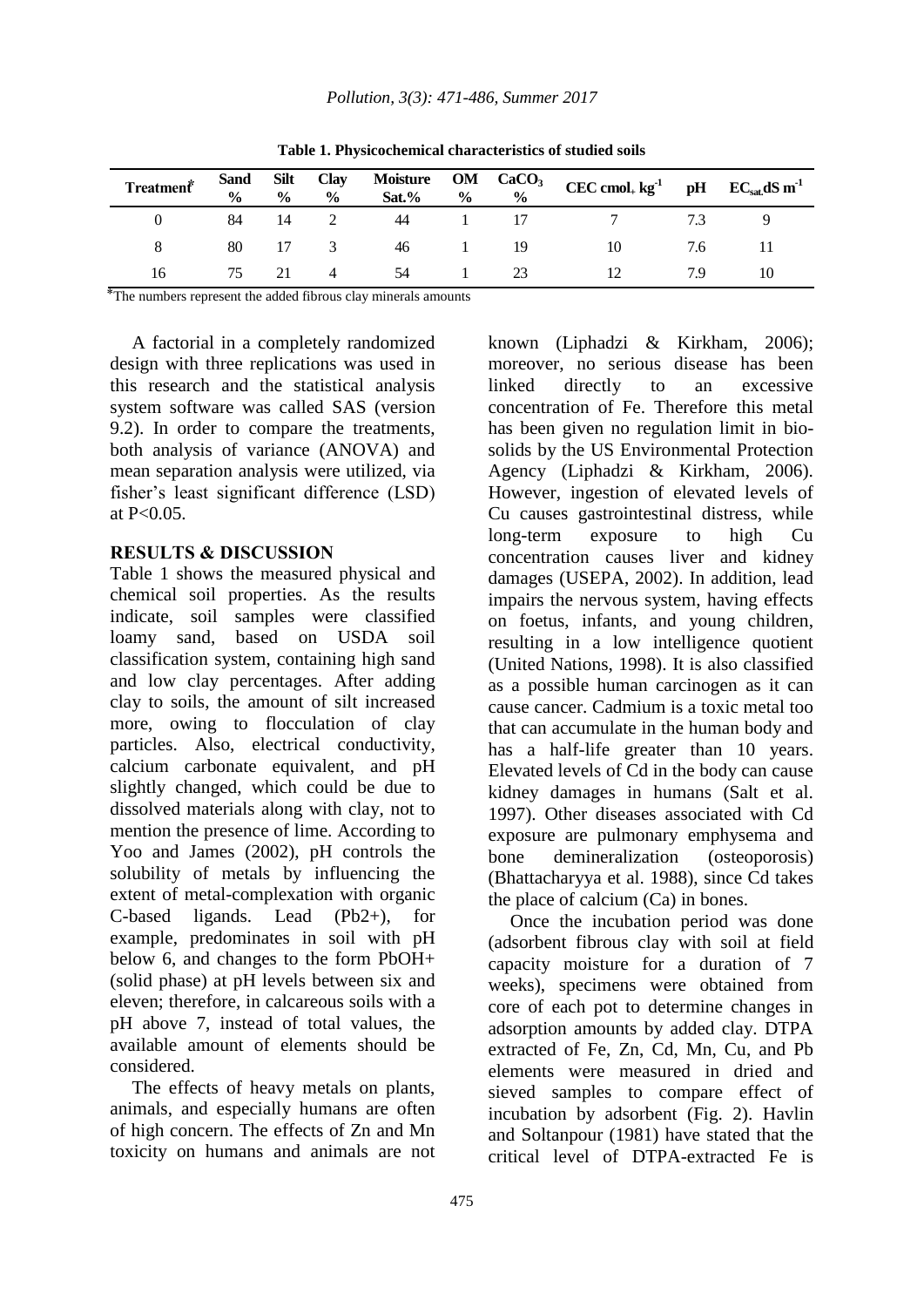

**Fig. 2. DTPA of elements extracted after incubation with different amounts of clays (0%, 8%, and 17%); data labels show reducing percent of available element amount by adding clay (8% and 16%).**

around 4.8 mg kg. According to Table 1, Fe is within the critical level range. Agrawal (1992) determined the critical level of DTPA-extracted Mn for wheat to be 5.5 mg kg; here, however, Mn amounts were more than critical levels in soils. Copper values are more than critical level, based on a report of Agrawal (1992) that set 0.78 mg kg as the critical levels of soils. The content of DTPA-extractable Pb and Zn from soil were below limit of human. The concentration limits of 20 mg  $kg^{-1}$  and 70 mg  $kg^{-1}$  DTPA-extractable were attributed to Pb and Zn, respectively, in order to control human risk (Winter Sydnor & Redente, 2002). Joshi et al. (2010) measured the threshold limits of DTPAextractable Cd in soil for 10% reduction of Amaranthus, Fenugreek, Buckwheat yield as 1.3, 1.8, and 1.6 mg  $kg^{-1}$ , respectively. In the studied soils, here, DTPAextractable Cd did not exceed 0.9 mg  $kg^{-1}$ .

Based on the results, illustrated in Figure 2, the adsorbent had a positive effect on reduction of the number of available components. Competitive sorption of nickel, cadmium, zinc, and copper on palygorskite and sepiolite silicate clay minerals has been studied by Sheikhhosseini et al. (2013), whose results confirmed that competitive sorption pattern of Ni, Cd, Zn, and Cu on the minerals varied with mineral type and the metal concentrations of the solution. Sorption of all four metals on palygorskite increased as metal concentrations in solution soared from 0 to 100 mg  $L^{-1}$ . The sequence of sorption maxima on palygorskite was Cu>Zn>Cd>Ni. In the case of sepiolite, sorption isotherms of Zn, Cd, and Ni showed an initial increase, up to metal concentrations of about 10 mg  $L^{-1}$ , but declined significantly afterwards at the presence of increasing Cu concentration. Overall, Cu and Ni were the most and the least preferentially retained metals, respectively, by both palygorskite and sepiolite minerals. The results of studied soils confirmed that sorption of elements on added fibrous clay minerals increased when the clay dosage increased. However, the changes became more prominent after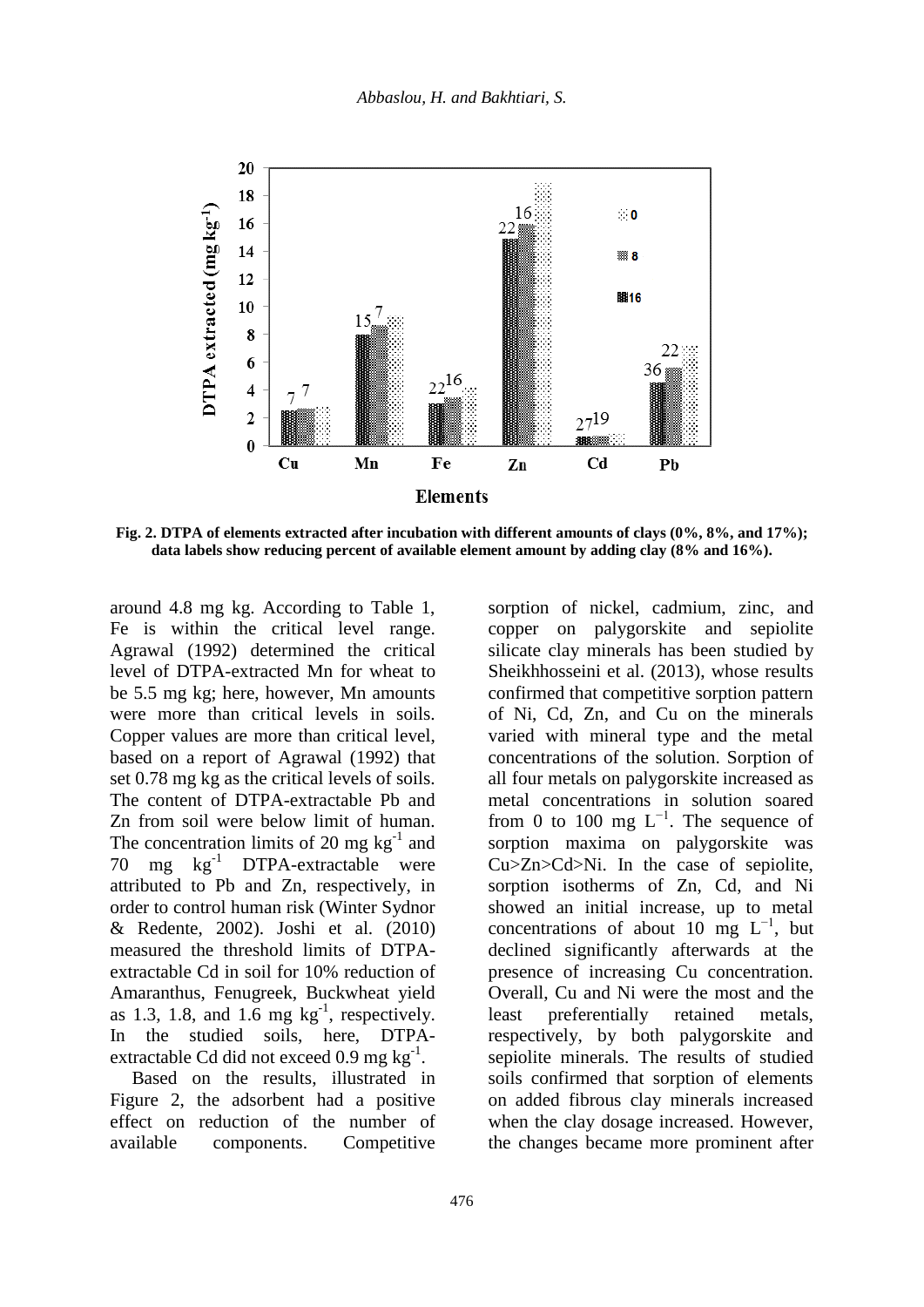adding 8% clay rather than 16% clay particles. In generals, fibrous clay minerals can effectively remove Pb and Cd from the soil, regardless of the presence of other

metals. Among the metals studied, Cu showed the lowest ability to compete for sorption sites on fibrous clay minerals (Fig. 2).

**Table 2. Normal and toxic concentration of elements in soil and plant (Kirkham, 1975; Alloway, 1995; Fageria et al., 2002; Zimdahi & Skogerboo, 1997)**

|                   | Pb         | Cd   | Zn<br>$\left(\frac{\text{mg}}{\text{kg}}\right)^{1}$ | Fe   | Mn   | Сu  |
|-------------------|------------|------|------------------------------------------------------|------|------|-----|
| Normal Soil       | 10         | 0.06 |                                                      | 200  |      |     |
| <b>Toxic Soil</b> | $50-100$   |      | 70                                                   | None | 1000 | 60  |
| Normal Plant      | $0.1 - 12$ | 0.1  | 20                                                   | 50   | 30   | . . |
| Toxic plant       | 30         |      | 100                                                  | 1000 | 300  | 20  |

**Table 3. Interaction among plants, fungi, and added fibrous clay in soil elemental concentration**

|            |          | Fungi            |             |         |                   |                    |                    |  |  |
|------------|----------|------------------|-------------|---------|-------------------|--------------------|--------------------|--|--|
|            |          | No Fungi         |             |         | <b>Mosseae</b>    |                    |                    |  |  |
|            | Clay     | $\bf{0}$         | 8           | 16      | $\mathbf{0}$      | 8                  | 16                 |  |  |
| Eucalyptus | Pb-Total | 23.7cd           | 18.8f       | 22.7ce  | 22.0cdef          | 21.5ef             | 22.7cde            |  |  |
|            | Pb-DTPA  | 7.6ab            | 5.6ab       | 6.8ab   | 6.7ab             | 5.3 <sub>b</sub>   | 6.5ab              |  |  |
| heaven     | Pb-Total | 19.9ef           | 29a         | 25c     | 19.9ef            | 20.8ef             | 28.3a              |  |  |
|            | Pb-DTPA  | 7.0ab            | 6.7ab       | 7.2ab   | 6.5ab             | 6.2ab              | 6.1ab              |  |  |
| Eucalyptus | Cd-Total | 1.9d             | 1.8d        | 1.9d    | 1.9d              | 2.1cd              | 2.1cd              |  |  |
|            | Cd-DTPA  | 0.56ab           | 0.55abc     | 0.58a   | $0.51$ abcd       | 0.45d              | 0.47cd             |  |  |
| heaven     | Cd-Total | 2.7 <sub>b</sub> | 3.6a        | 1.9d    | 2.0 <sub>cd</sub> | 2.5bc              | 1.9d               |  |  |
|            | Cd-DTPA  | 0.47cd           | $0.51$ abcd | 0.59a   | $0.51$ abcd       | 0.54ab             | 0.49bcd            |  |  |
|            | Zn-Total | 224cd            | 202g        | 234a    | 224cd             | 215ef              | 211f               |  |  |
| Eucalyptus | Zn-DTPA  | 50.5a            | 49ab        | 48.3b   | 50.3a             | 43.3c              | 50.6a              |  |  |
| heaven     | Zn-Total | 231ab            | 219de       | 231ab   | 227bc             | 204 <sub>g</sub>   | 203g               |  |  |
|            | Zn-DTPA  | 36e              | 39.6d       | 49.6ab  | 50.3a             | 43.3c              | 39d                |  |  |
|            | Cu-Total | 75.3ab           | 56.6cd      | 35.3e   | 74.0ab            | 54.3cd             | 56cd               |  |  |
| Eucalyptus | Cu-DTPA  | 2.0bcd           | 2.5a        | 2.53a   | 2.0cde            | 1.76 def           | 1.7ef              |  |  |
| heaven     | Cu-Total | 50.3d            | 75.3ab      | 63.6bd  | 60.3cd            | 81.7a              | 81.6a              |  |  |
|            | Cu-DTPA  | 1.7f             | 2.1bc       | 1.83def | 2.0bcd            | 1.76def            | 2.23 <sub>b</sub>  |  |  |
| Eucalyptus | Fe-Total | 6626e            | 7731b       | 4684f   | 6811de            | 7699b              | 4502f              |  |  |
|            | Fe-DTPA  | 2.4cd            | 3.1ab       | 3.3ab   | 3.6a              | 3.2ab              | 3.26ab             |  |  |
| heaven     | Fe-Total | 7207cd           | 8256a       | 7127cd  | 7713b             | 7512bc             | 7315bc             |  |  |
|            | Fe-DTPA  | 2.4cd            | 2.8bc       | 3.3ab   | 3.6a              | 3.1ab              | 3.26ab             |  |  |
|            | Mn-Total | 308b             | 258cd       | 248e    | 224f              | 268c               | 247e               |  |  |
| Eucalyptus | Mn-DTPA  | 3.3cde           | 4.6a        | 2.73gh  | 3.9 <sub>b</sub>  | 3.2 <sub>def</sub> | 3.5 <sub>dec</sub> |  |  |
|            | Mn-Total | 243e             | 314a        | 325b    | 222f              | 260c               | 252e               |  |  |
| heaven     | Mn-DTPA  | 2.2 <sub>h</sub> | 2.5f        | 3dg     | 3.5 <sub>b</sub>  | 3.2ed              | 4.0c               |  |  |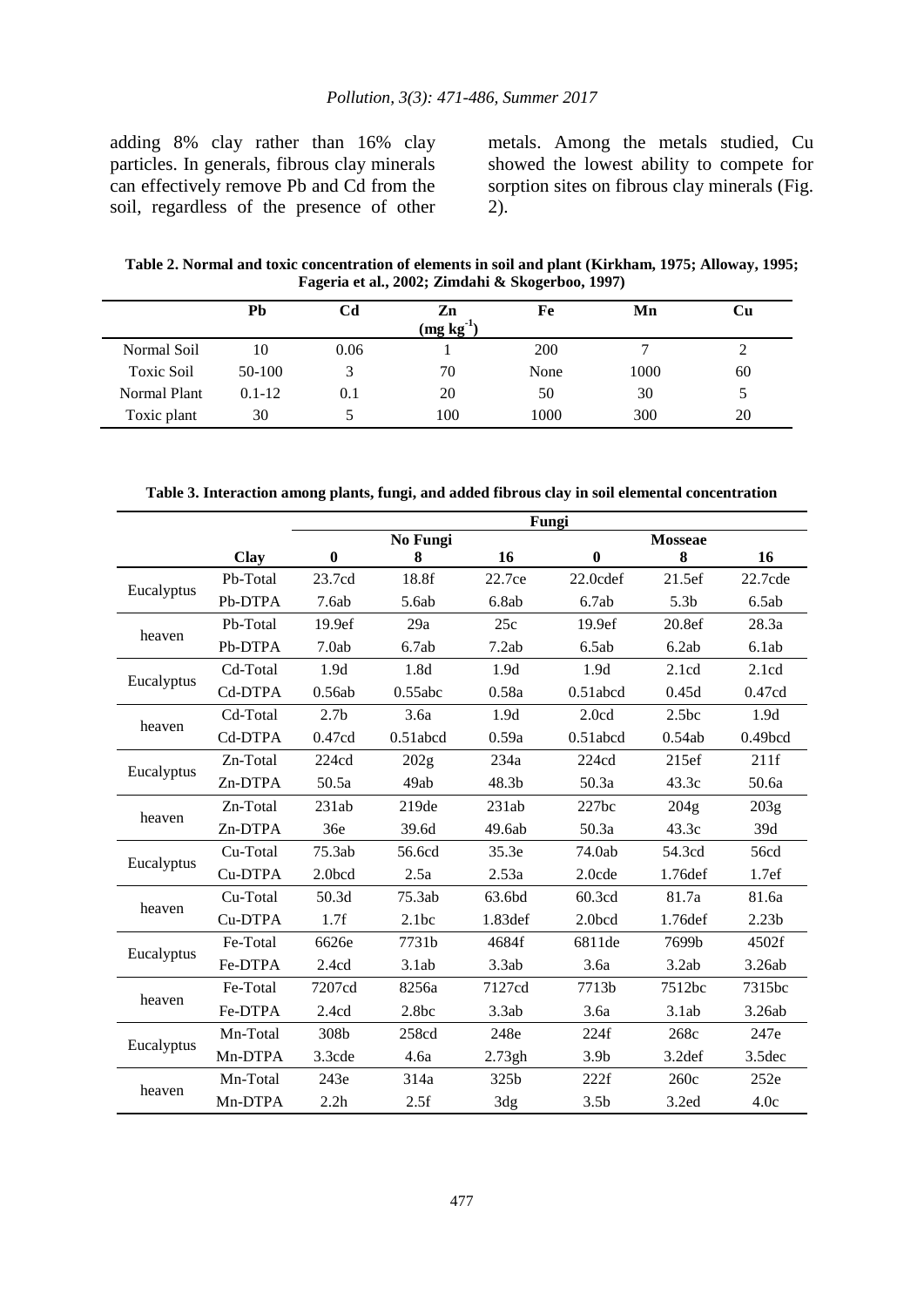Figures 3 and 4 demonstrate the total element concentration in soils, before and after planting eucalyptus and ailanthus, respectively. Elements concentration decreased after cultivation of both plants, especially that of Pb, Cd, Mn, and Cu. Normally, soil incubation by mycorrhizal fungi (Glomus mosseae) and clay lessened the amounts of elements, with the exception of Fe, which did not comply with a specific trend. A noteworthy fact, regarding Cu, was that its concentration did not change by soil incubation with fibrous clay. However, cultivation of both plants and incubation with fungi varied Cu values significantly.

Based on the data in Table 2, the amounts of lead, cadmium, zinc, manganese, and copper, present in the soil, were more than normal. Adding fibrous clay reduced concentration of Pb, Cd, Mn, and Zn, unlike no-clay treatments (Figs. 3 and 4).

Concentration of the elements in plant organs was more than normal. In addition Zn and Cu in some treatments caused more toxic levels of plants in roots and shoots of eucalyptus and ailanthus (Table 2).

Table 3 presents the interaction among plants, fungi, and added fibrous clay in soil elemental concentration. The main correlations for ailanthus-cultivated treatments are as follows: DTPA-extracted amounts of Pb showed no significant relation, though it was significant among 0- 0, 0-8, and 0-16 treatments, between 16-M with 8-M and also 16-M with 0-M. DTPAextracted amounts of Cd showed a significant relation for 16-0 with 8-0 and 0- 0; the total Cd amount was significant among 0-0, 8-0, and 16-0 and also between 8-M and 16-M. Total Zn amount was significant between 0-0 with 8-0 as well as between 0-M with 8-M and 0-M with 16- M. DTPA-extracted amounts of Zn and Mn along with total Mn values were significant in different clay dosages in both fungi and no fungi treatments. Total Cu amounts

showed significant relations between 0-0 with 0-8, 0-M with 8-M and 0-M with 16- M, while the relation was significant between 8-M with 8-0 and 16-M- with 16- 0 for DTPA-extracted Cu. Total Fe results indicated significant relation between 0-0 with 0-8, 0-8 with 0-16, 0-M with 8-M, and 8-M with 16-M treatments.

The main correlations for eucalyptuscultivated treatments were as follows: Total Zn amounts were significant for all treatments of eucalyptus plants, except between 8-M with 16-M pots. The amount of DTPA Extracted was significant only between 0-0 with 16-0, 0-M with 8-M, and 8-M with 16-M. Total amounts of Cu were significant in different clay dosage values and no fungi treatments, while fungi treatments were not significant between 8 with 16% clay values. DTPA-extracted amounts of Cu were not significant between 8 with 16% clay dosage for both fungi and no fungi treatments. Fe and Mn total amounts were significant among different clay dosage for both fungi and no fungi treatments, while DTPA extracted Fe was only significant for 0-0, 0-8, and 0-16. DTPA-extracted values of Mn were significant among 0-0, 0-8, and 0-16 as well as 0-M, 8-M, and 16-M treatments.

Although Fe is classified as an element with a low toxicity in plants (McBride, 1994), it is potentially noxious if taken up by plants in excessive quantities. Difference between DTPA-extracted Pb and total Cd was not significant for all treatments of eucalyptus plants. Variations between 0% and 8% clay of total Pb amounts were significant in no fungi treatments, while other treatments were not so.

Bioavailability of metals declined in soil samples with high amounts of calcium carbonate, clay or oxides, and high pH values (McBride, 1994), with DTPAextracted values of most treatments being Low (Table 3).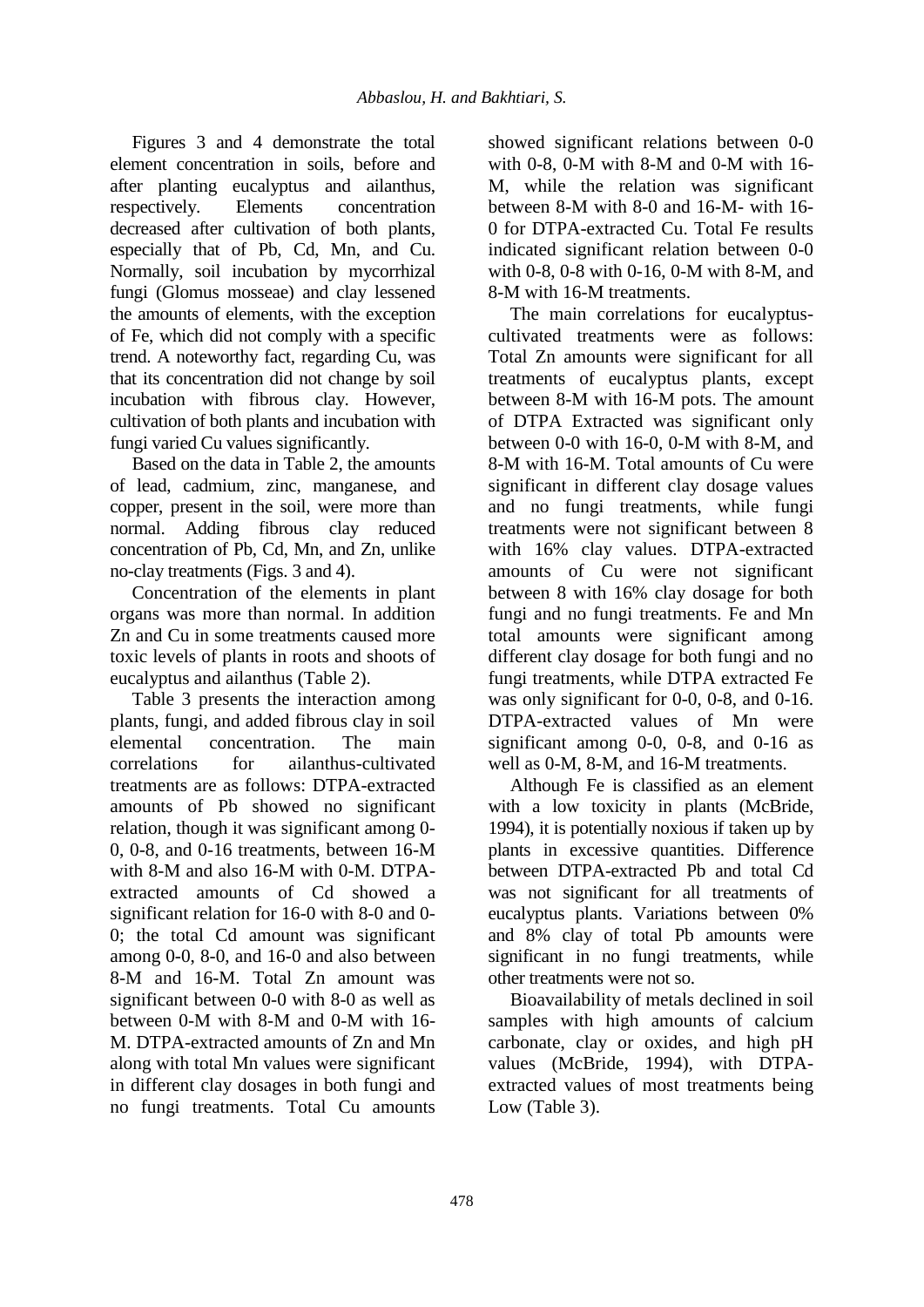

**Fig. 3. Variation of total element concentration; before and after cultivation by Eucalyptus plants. Chart column labels: Numbers show clay added percentage (0, 8, and 16%) and the second labels indicate Fungi treatments (No fungi: 0, AMF: M), the small letter in parentheses stand for significant difference (LSD) at P<0.05.**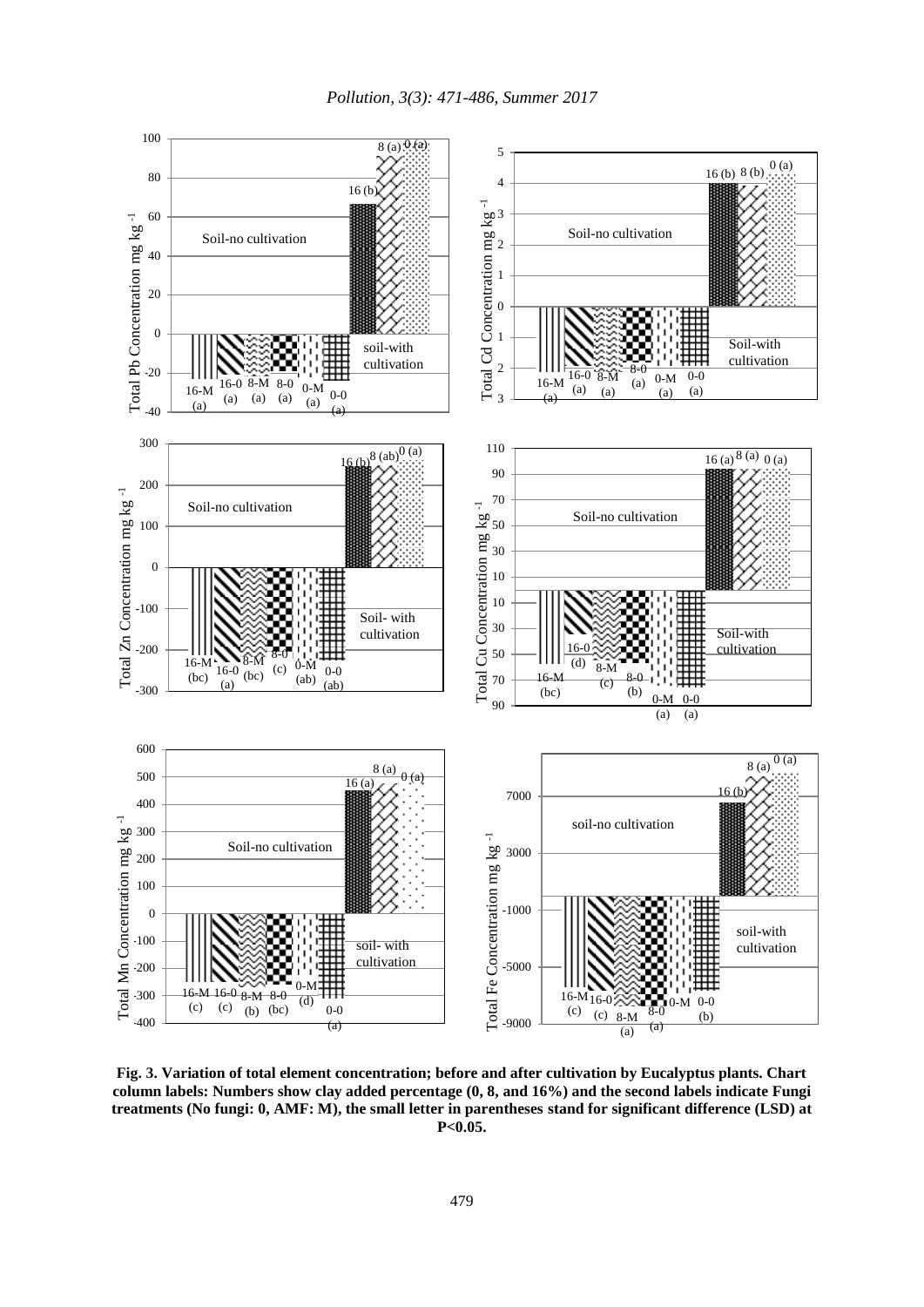

**Fig. 4. Variation of total element concentration; before and after cultivation by Ailanthus plants. Chart column labels: Numbers show clay added percentage (0, 8, and 16%), the second labels indicate Fungi treatments (No fungi: 0, AMF: M), the small letter in parentheses stand for significant difference (LSD) at P<0.05**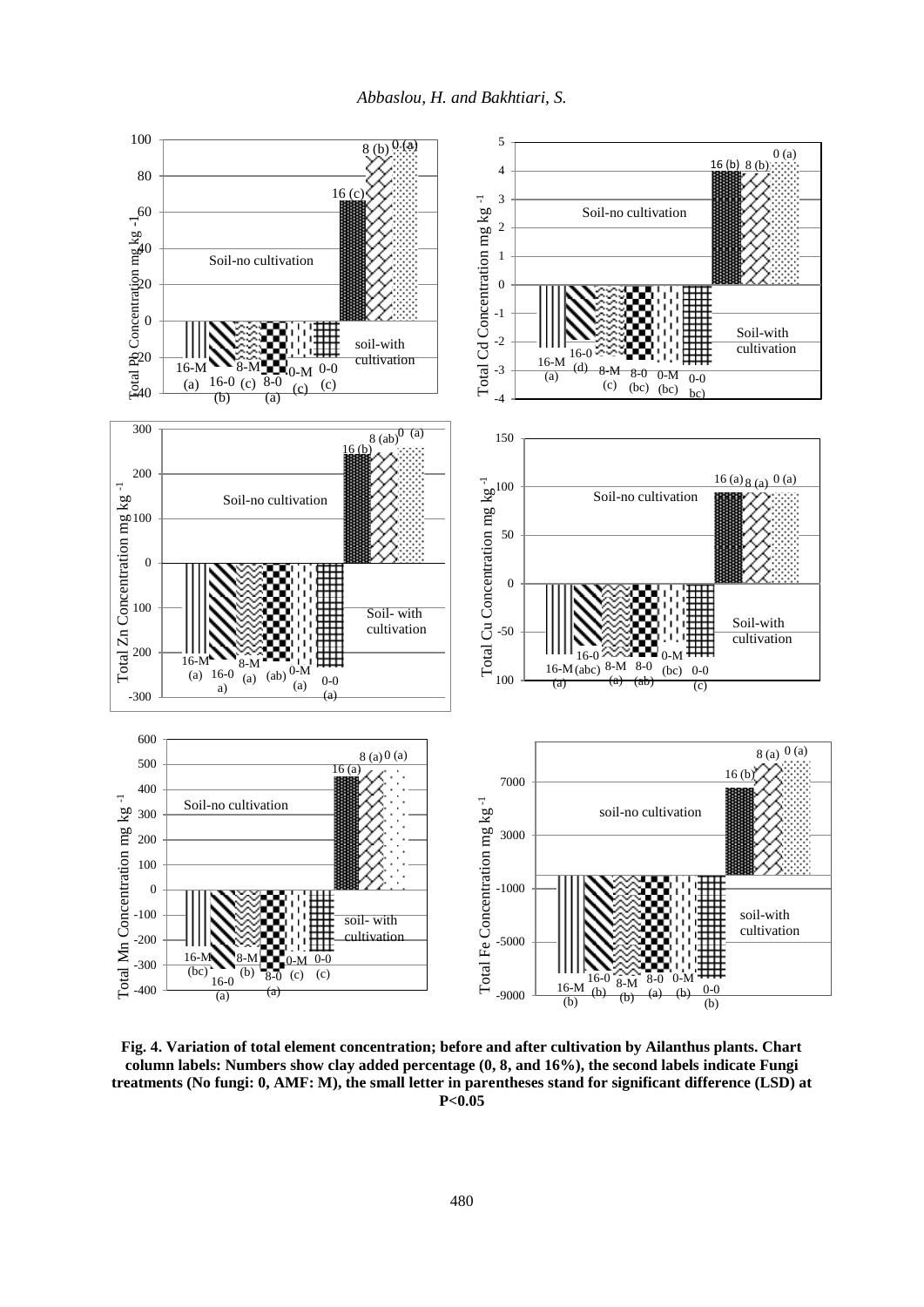#### *Pollution, 3(3): 471-486, Summer 2017*

| <b>Treatment</b> | Pb   | C <sub>d</sub> | Zn      | Fe   | Mn   | Cu   |  |  |
|------------------|------|----------------|---------|------|------|------|--|--|
| BF shoot         |      |                |         |      |      |      |  |  |
| $0-0$            | 0.05 | 0.13           | 0.67    | 0.06 | 0.29 | 0.26 |  |  |
| $0-M$            | 0.10 | 0.24           | 0.49    | 0.03 | 0.49 | 0.04 |  |  |
| $8-0$            | 0.18 | 0.16           | 0.82    | 0.01 | 0.42 | 0.04 |  |  |
| $8-M$            | 0.11 | 0.21           | 0.33    | 0.02 | 0.35 | 0.11 |  |  |
| $16-0$           | 0.13 | 0.25           | 0.31    | 0.04 | 0.30 | 1.0  |  |  |
| $16-M$           | 0.17 | 0.35           | 0.11    | 0.01 | 0.14 | 0.34 |  |  |
|                  |      |                | BF root |      |      |      |  |  |
| $0-0$            | 0.10 | 0.23           | 0.41    | 0.10 | 0.31 | 0.35 |  |  |
| $0-M$            | 0.14 | 0.37           | 0.44    | 0.10 | 0.55 | 0.66 |  |  |
| $8-0$            | 0.12 | 0.36           | 0.19    | 0.10 | 0.26 | 0.09 |  |  |
| $8-M$            | 0.12 | 1.1            | 0.47    | 0.11 | 0.99 | 1.4  |  |  |
| $16-0$           | 0.29 | 0.45           | 0.24    | 0.12 | 0.29 | 0.70 |  |  |
| $16-M$           | 0.10 | 0.37           | 0.16    | 0.12 | 0.50 | 0.23 |  |  |
| TF               |      |                |         |      |      |      |  |  |
| $0-0$            | 0.46 | 0.58           | 1.63    | 0.66 | 0.92 | 0.75 |  |  |
| $0-M$            | 0.65 | 0.64           | 1.11    | 0.34 | 0.89 | 0.06 |  |  |
| $8-0$            | 1.43 | 0.44           | 4.3     | 0.15 | 1.70 | 0.42 |  |  |
| $8-M$            | 0.92 | 0.20           | 0.72    | 0.17 | 0.36 | 0.08 |  |  |
| $16-0$           | 0.46 | 0.55           | 1.3     | 0.30 | 1.02 | 1.44 |  |  |
| $16-M$           | 2.6  | 0.94           | 0.66    | 0.11 | 0.28 | 1.52 |  |  |

#### **Table 4. Bioaccumulation factor of shoot and root, compared to element concentration in soil for Eucalyptus plants**

**Table 5. Bioaccumulation factor of shoot and root, compared to element concentration in soil for Ailanthus**

| <b>Treatment</b> | Pb      | C <sub>d</sub> | Zn   | Fe   | Mn   | Cu   |  |  |  |  |
|------------------|---------|----------------|------|------|------|------|--|--|--|--|
| <b>BF</b> shoot  |         |                |      |      |      |      |  |  |  |  |
| $0-0$            | 0.14    | 0.08           | 0.20 | 0.02 | 0.41 | 0.52 |  |  |  |  |
| $0-M$            | 0.40    | 0.36           | 0.37 | 0.03 | 0.42 | 0.82 |  |  |  |  |
| $8-0$            | 0.21    | 0.10           | 0.35 | 0.05 | 0.28 | 0.63 |  |  |  |  |
| $8-M$            | 0.25    | 0.19           | 0.13 | 0.08 | 0.44 | 0.55 |  |  |  |  |
| $16-0$           | 0.30    | 0.22           | 0.47 | 0.10 | 0.33 | 0.31 |  |  |  |  |
| $16-M$           | 0.37    | 0.23           | 0.49 | 0.09 | 0.39 | 0.33 |  |  |  |  |
|                  | BF root |                |      |      |      |      |  |  |  |  |
| $0-0$            | 0.12    | 0.17           | 0.46 | 0.12 | 0.42 | 0.27 |  |  |  |  |
| $0-M$            | 0.23    | 0.18           | 0.49 | 0.13 | 0.42 | 0.37 |  |  |  |  |
| $8-0$            | 0.17    | 0.14           | 0.38 | 0.08 | 0.28 | 0.20 |  |  |  |  |
| $8-M$            | 0.27    | 0.19           | 0.35 | 0.13 | 0.48 | 0.23 |  |  |  |  |
| $16-0$           | 0.31    | 0.41           | 0.34 | 0.14 | 0.42 | 0.30 |  |  |  |  |
| $16-M$           | 0.39    | 0.45           | 0.38 | 0.13 | 0.63 | 0.40 |  |  |  |  |
| TF               |         |                |      |      |      |      |  |  |  |  |
| $0-0$            | 1.20    | 0.47           | 0.43 | 0.14 | 0.99 | 2.0  |  |  |  |  |
| $0-M$            | 1.80    | 2.0            | 0.75 | 0.25 | 1.0  | 2.2  |  |  |  |  |
| $8-0$            | 1.24    | 0.68           | 0.90 | 0.55 | 1.0  | 3.1  |  |  |  |  |
| $8-M$            | 0.92    | 1.0            | 0.38 | 0.64 | 0.91 | 2.4  |  |  |  |  |
| $16-0$           | 0.95    | 0.54           | 1.40 | 0.71 | 0.80 | 1.0  |  |  |  |  |
| $16-M$           | 0.94    | 0.51           | 1.30 | 0.71 | 0.62 | 0.8  |  |  |  |  |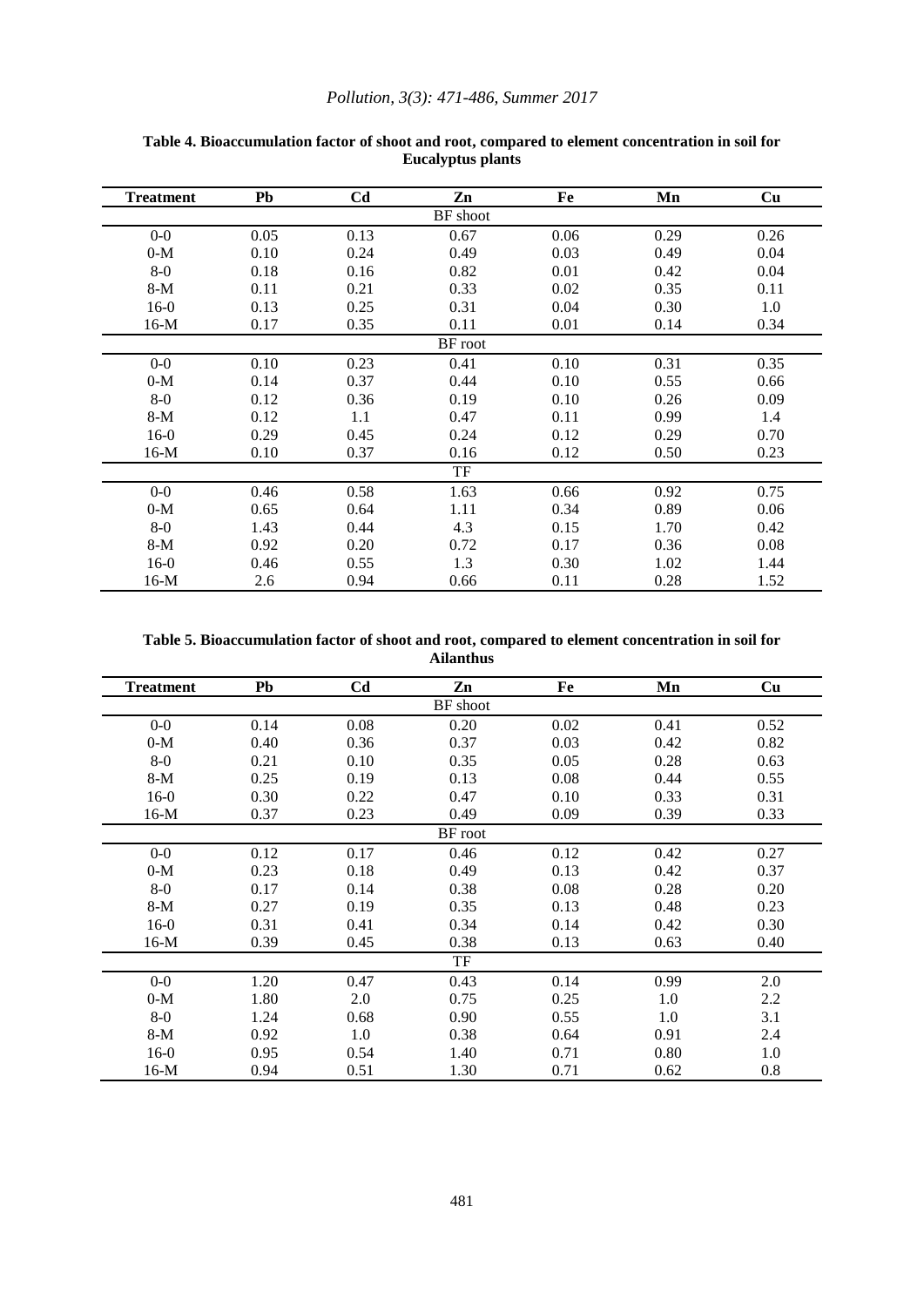Tables 4 and 6 show bioaccumulation and translocation factors for eucalyptus and ailanthus, respectively. Element accumulation in eucalyptus roots has the following sequence: Cu>Zn>Cd>Mn>Pb>Fe (Table 4). The shoot BF (Bioaccumulation factor) order for eucalyptus is Zn>Mn>Cu>Cd>Pb>Fe (Table 4) while the root BF order for ailanthus is Mn>Zn>Cu>>Pb>Cd>Fe (Table 5). Element accumulation in ailanthus shoots has the following sequence:  $Cu>Mn>Zn$ >Pb>Cd>Fe (Table 5).

It has been suggested that if BF is greater than 1, those plant species possess a potential of phytoremediation and are good accumulators for heavy metals in heavymetal-contaminated sites (Israila et al., 2015). Based on the results of Table 4, Cu  $(BF=1.4)$  and Cd  $(BF=1.1)$  showed BF values more than 1; therefore, eucalyptus was relatively well-capable of extracting Cu and Cd. However, none of the treatments by ailanthus led to a BF greater than 1 (Table 5). Consequently, eucalyptus was more appropriate, compared to ailanthus for green space of contaminated sites.

TF>1 represents that metals were effectively translocated from root to the shoot (Zhang et al., 2002; Fayiga & Ma, 2006). Translocation from roots to shoots happened for Zn, Cu, Mn, Cd, and Pb. However, Cu and Zn translocated from root to shoot, more than all by ailanthus and eucalyptus. Plant species with slow plant growth, shallow root system, and small biomass production are generally not preferred for phytoremediation (Malik et al., 2010).

High soil pH can stabilize soil toxic elements, resulting in decreased leaching effects of soils' toxic elements. Moreover, toxic elements may also become stabilized due to high soil pH which may result in less element concentrations in the soil solution. This may restrain the absorbability of the elements from the soil solution and translocation into plant tissues (Liu et al., 2005). Studied soils were calcareous and moderately saline developed in arid climates.

Results showed that most of plant pots accumulated higher concentration of Pb, Cu, and Zn in plants. The normal level in shoots of plants for Pb, Cu, and Zn as given by Zu et al. (2004) are 5, 10 and 100 mg/kg. Zn and Cu are essential to plant growth, needed in small (micro) quantities; however, their excessive concentration in plant tissues may cause toxic symptoms. Cu concentration above 40 mg/kg for dry matter could induce toxicity in plants and cause toxic effects in animals (i.e. sheep) feeding on them (Annenkov, 1982).

The interest of palygorskite and sepiolite minerals in environmental applications lies in their special sorptive properties. Absorption and adsorption are two properties related to the surface area of clay minerals (Galan, 1996; Moreira et al., 2017). García-Sánchez et al. (1999) studied the heavy-metal adsorption capacity of various minerals in order to evaluate their potential ability to reduce metal mobility and bioavailability as well sa their possible application for remediation of polluted soils in the Guadiamar valley, SW Spain. In case of the sepiolite from Orera deposit, the maximum retention capacity, obtained for Cd, was 8.3 mg  $g^{-1}$ , followed by Cu  $(6.9 \text{ mg g}^{-1})$ , and finally Zn  $(5.7 \text{ mg g}^{-1})$ . The sorption and retention of studied elements by fibrous clay minerals after seven weeks of incubation, which reduced DTPA concentration, was in the following sequence: Pb> Cd>Zn≈Fe>Mn>Cu.

Arbuscular Mycorrhizal Fungi (AMF) organizes symbiotic relations with 80–90% land plant roots in forest ecosystems, rangeland, and agricultural lands (Brundrett, 2002; Candido et al., 2015). It is obvious that AMF is an important constituent of natural environments, able to influence the development of plant community composition and ecosystem process. The phytoremediation of damaged lands and the course of plant succession in such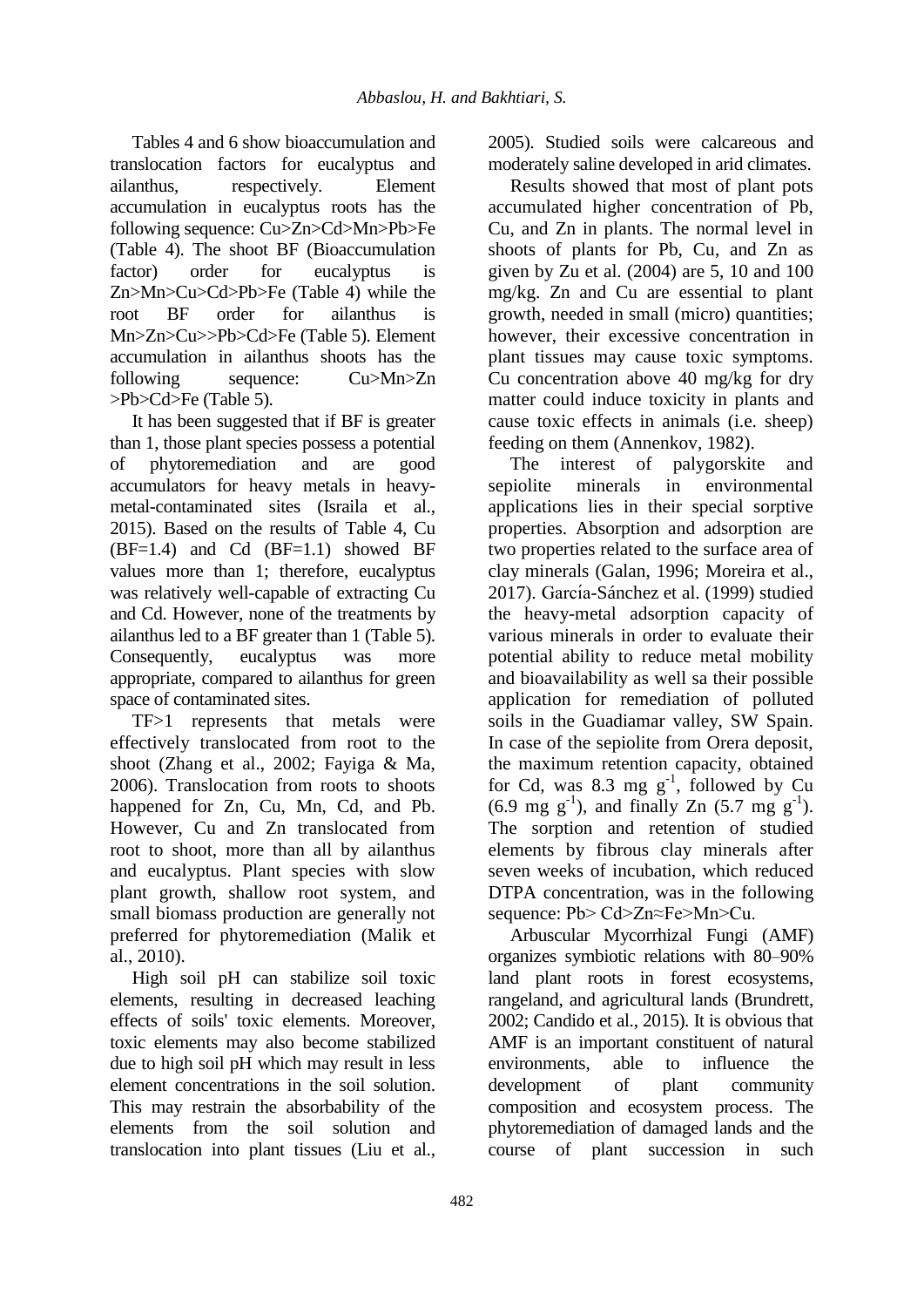ecosystems may be extremely influenced by inoculation with AM fungi and their associate rhizobacteria (Khan, 2005; 2006). Mohammad et al. (2004) reported improved growth of wheat in a field, containing low levels of phosphorus and a low population of indigenous AMF, when inoculated with commercially-produced sheared-root inoculum of Glomus intraradices, indicating that the introduced AMF can compete with indigenous AMF and benefit plant growth. AM fungi can facilitate the survival of their host plants, growing on metal-contaminated land by enhancing their nutrient acquisition, protecting them from the metal toxicity, absorbing metals, and enhancing phytostabilization and phytoextraction. Such information may be useful to develop phytoremediation program at metalcontaminated sites (Ho-Man et al., 2013). Mycorrhizal plants are more efficient than non-mycorrhizal ones in the acquisition of micro-nutrients such as copper, iron, manganese, and zinc, when available at low concentrations. However, the effects of AM fungi on toxic metal uptake and accumulation of their hosts varied considerably. This inconsistency seems to arise from the fact that the effects of the AM fungi varied, depending on the fungal inoculum source, the plant and metal species, and the soil abiotic conditions (Ho-Man et al., 2013).

Distribution of absorbed metals, within the plant, was related to the type of heavy metal and plant. In plants, grown in noninoculated soil by mycorrhizal fungi, the greater part of absorbed heavy metals was found in shoots with no significant difference, determined between inoculated and non-inoculated plants of eucalyptus. On the contrary, ailanthus plants, grown in contaminated soil, accumulated the highest amount of metal in root and shoot organs of plants that were grown in pots, inoculated by Fungi. In this soil, mycorrhization significantly enhanced

ailanthus' translocation of most heavy metals from soil to plants.

## **CONCLUSION**

The present study was designed to assess three remediation strategies for the treatment of a soil co-contaminated by moderate levels of heavy metals (Pb, Cd, Cu, Zn, and Mn), measuring metal adsorption by fibrous clay minerals, phytoremediation, and MAF partnership in soil remediation. Soils, contaminated with Pb, Cd, Zn, Cu, and Mn, collected from mining sites of an arid region (Iron Ore Mine, south east Iran) to address the capability of dominant tress in green space for phytoremediation by enhancing through fibrous clay minerals and arbuscular mycorrhizal fungus Glomus mosseae. Fibrous clay minerals have a wide range of industrial application, especially sorption. Soils incubated with the mentioned minerals to remediate soils. Comparison of elements' adsorption from soil by clays with dosages of 0 to 16% showed that by increasing the clay via adding 8% clay, rather than 8 to 16% clay, element adsorption of the soils reduced due to the saturation of adsorption sites after adding 8% fibrous clay minerals. AM fungi can facilitate the survival of their host plants, growing on metal-contaminated land, by enhancing their nutrient acquisition, protecting them from metal toxicity, absorbing metals, and enhancing phytostabilization and phytoextraction. In our experimental condition, eucalyptus growth did not change prominently in inoculated and non-inoculated pots, which may demonstrate a weak and non-symbiotic relation of fungi with eucalyptus roots, suggesting a significant negative effect of high metal concentrations on plant infection by G. mosseae. On the other hand, ailanthus growth declined in non-inoculated plants. This reduction was related to the degree of mycorrhization as well as the symbiotic relations with ailanthus, enhanced metal absorption, and growith in contaminated soils. In general, fibrous minerals by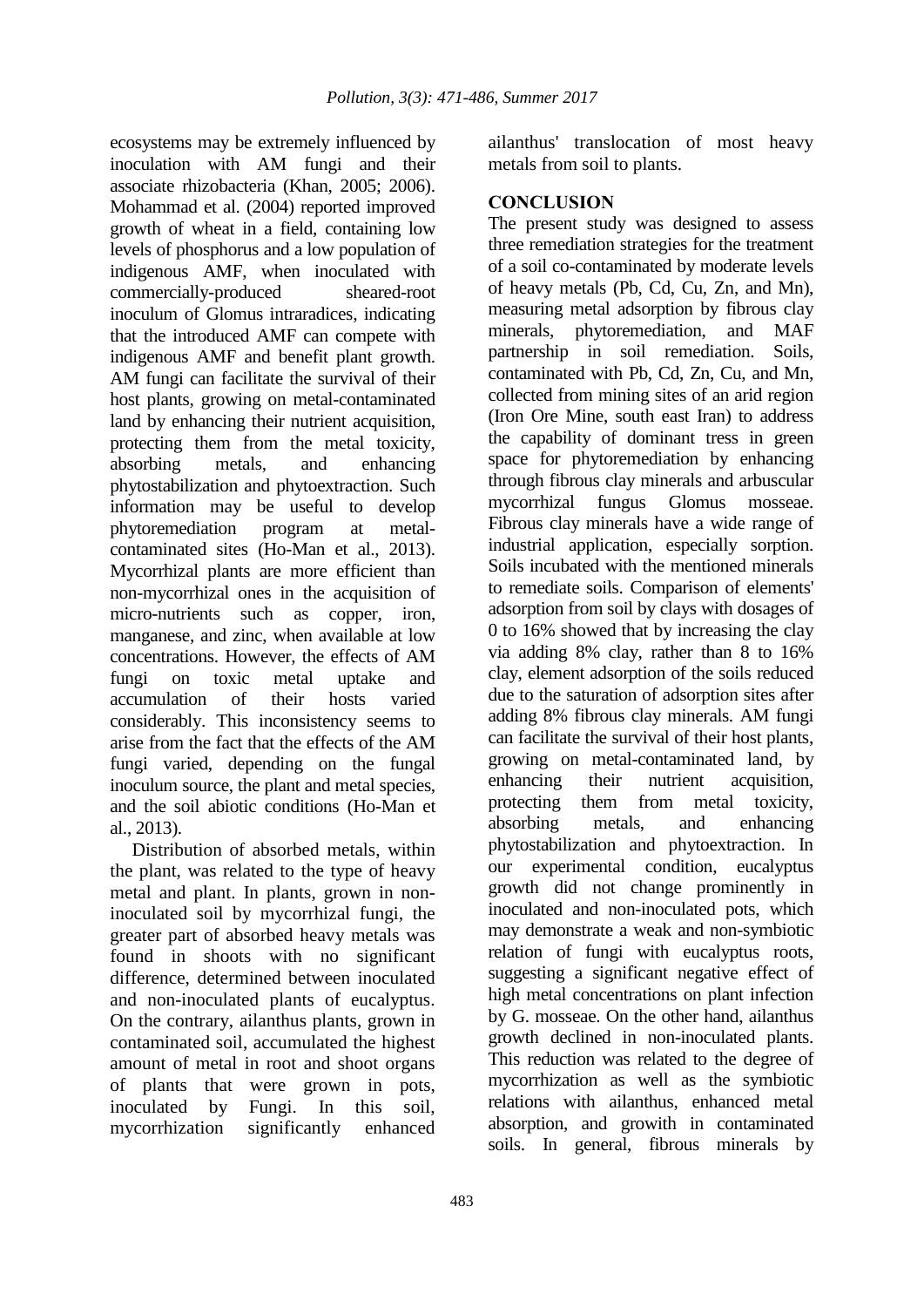immobilization and reducing available element concentration, Arbuscular Mychoriza Fungi by bioaugmentation, and rosemary by phytoremediation (phytostab ilization and phytoextraction), were assisted in remediation of soils.

All told, phytoremediation played a substantial role in reduction and remediation of soils, mostly by phytoextraction; AMF and fibrous clay minerals assisted soil remediation by promotion of growth and retention of toxic elements, respectively. Eucalyptus was well capable of extracting Cu and Cd; however, none of treatments by ailanthus led to a BF greater than 1. Consequently, eucalyptus was more appropriate than ailanthus for the green space of contaminated sites. The results of this study also indicated that there is an increasing need for further research on mechanisms, whereby such plants can survive in contaminated soils. Furthermore, studies are needed to determine the growth performance, biomass production, and metal accumulation of these species in metalcontaminated soils for their better management and conservation.

#### **REFERENCE**

Adesodun, J.K., Atayese, M.O., Agbaje, T.A., Osadiaye, B.A., Mafe, O.F. and Soretire, A.A. (2010). Phytoremediation Potentials of Sunflowers (Tithoniadiversifolia andHelianthusannuus) for Metals in Soils Contaminated with Zinc and Lead Nitrates. Water, Air, and Soil Pollution, 207(1), 195-201.

Agrawal, H.D. (1992). Assessing the micronutrient requirement of winter wheat. Communications in Soil Science and Plant Analysis, 23, 2555-2568.

Alloway, B.J. (1995). Soil processes and the behaviour of metals. (In: Alloway B.J. (Ed)), Heavy Metals in Soils New York: Blackie Academic and Professional, 11-50.

Annenkov, B.N. (1982). Mineral Feeding of Pigs. (In: V.I. Georgievskii, B.N. Annenkov and V.I. Samokhin (Eds.)), Mineral Nutrition of Animals, Butterworths, London, 355-389.

Bashour II and Sayegh A.H. (2007). Methods of analysis for soils of arid and semi-arid regions. VialedelleTerme di Caracalla, 00153. Rome: FAO.

Bhattacharyya, M.H., Whelton, B.D., Peterson, D.P., Carnes, B.A., Moretti, E.S., Toomey, J.M. and Williams, L.L. (1988). Skeletal changes in multiparous mice fed a nutrient-sufficient diet containing cadmium. Archives of Toxicology, 50, 193-204.

Bi, R., Schlaak, M., Siefert, E., Lord, R. and Connolly, H. (2011). Influence of electrical fields (AC and DC) on phytoremediation of metal polluted soils with rapeseed (Brassica napus) and tobacco (Nicotianatabacum). Chemosphere, 83(3), 318-326.

Brundrett, M.C. (2002). Coevolution of roots and mycorrhizas of land plants. New Phytologist, 154: 275–304.

Candido, V., Campanelli, G., D'Addabbo, T., Castronuovo, D., Perniola, M. and Camele, I. (2015). Growth and yield promoting effect of artificial mycorrhization on field tomato at different irrigation regimes. Scientia Horticulturae, 187, 35-43.

Chehregani, A., Noori, M. and Yazdi, H.L. (2009). Phytoremediation of heavy-metal-polluted soils: screening for new accumulator plants in Angouran mine (Iran) and evaluation of removal ability. Ecotoxicology and Environmental Safety, 72(5), 1349-1353.

Courchense, F., Turmel, M.C., Cloutier-Hurteau, B., Constantineau, S., Munro, L. and Labrecque, M. (2016). Phytoextraction of soil trace elements by willow during a phytoremediation trial in Southern Québec, Canada. International Journal of Phytoremediation, 19(6), 545-554.

Dabiri, M. (1996). Environment pollution: airwater-soil-sound. Tehran: Ettehad, 399. [in Persian]

Dähn, R., Scheidegger, A.M., Manceau, A., Schlegel, M.L., Baeyens, B., Bradbury, M.H. and Chateigner D. (2003). Structural evidence for the sorption of Ni (II) atoms on the edges of montmorillonite clay minerals: a polarized X-ray absorption fine structure study. Geochimicaet Cosmochimica Acta., 67, 1-15.

Daryabeigi Zand, A. and Hoveidi, H. (2016). Plant-Aid Remediation of Hydrocarbon-Contaminated Sites. Pollution, 2(3), 233-246.

Fageria, N.K., Balinger, V.C. and Clark, R.B. (2002). Micronutrients in crop production. Advances in Agronomy, 77, 185-268.

Fayiga, A.Q. and Ma, L.Q. (2006). Using phosphate rock to immobilize metals in soils and increase arsenic uptake in Pterisvittata. Science of the Total Environment, 359, 17-25.

Galan, E. (1996). Properties and application of palygorskite-sepiolite clays. Clay Minerals, 31, 443- 453.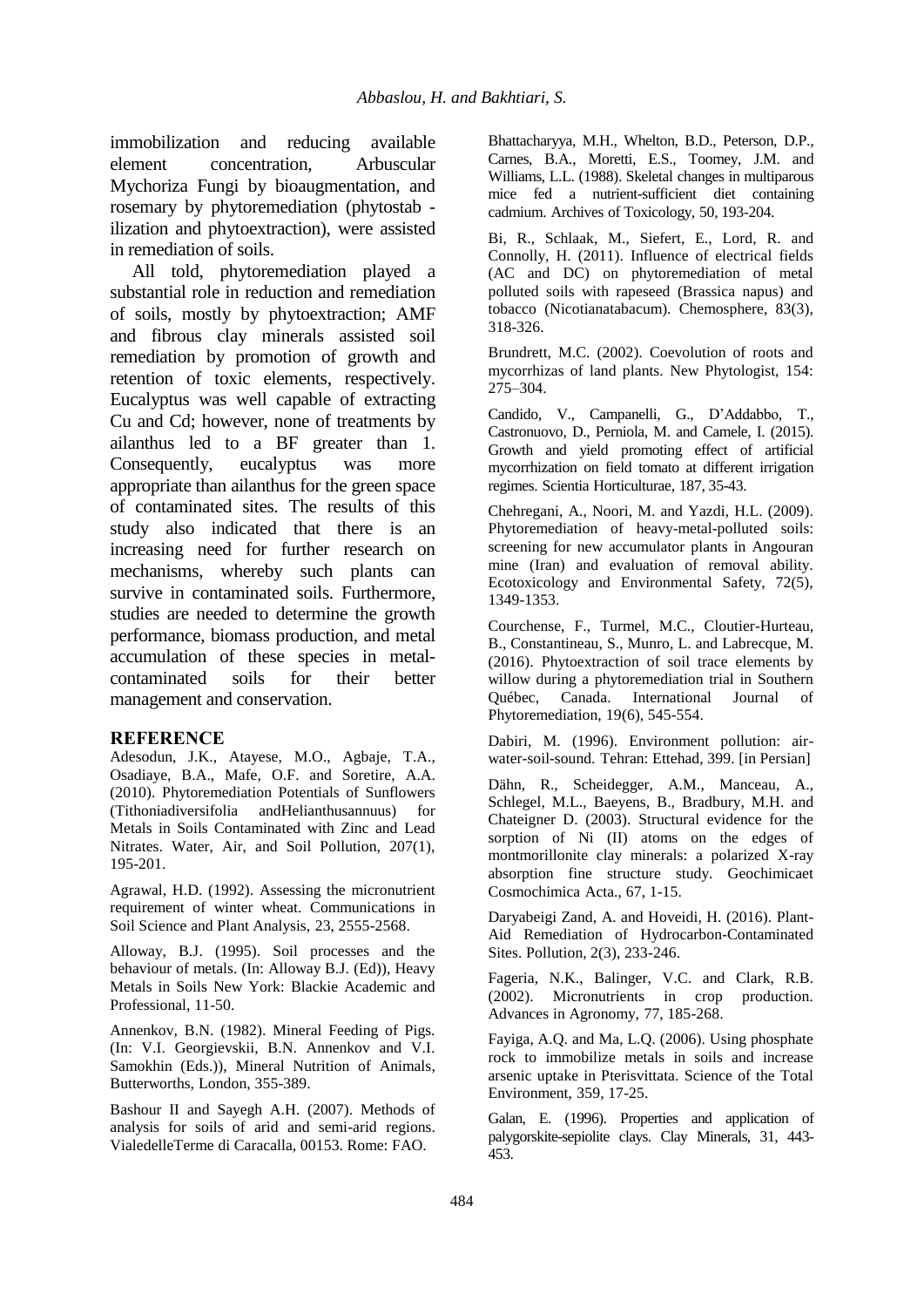García-Sánchez, A., Alastuey, A. and Querol, A. (1999). Heavy metal adsorption by different minerals: application to the remediation of polluted soils. Science of the Total Environment, 242(1-3), 179-188.

Garg, V.K. (1998). Interaction of tree crops with a sodic soil environment: Potential for rehabilitation of degraded environments. Land Degradation and Development, 9(1), 81-93.

Ghaly, F.M. (2002). Role of natural vegetation in improving salt affected soil in northern Egypt. Soil and Tillage Research, 64, 173-178.

Havlin, J.L. and Soltanpour, P.N. (1981). Evaluation of the NH4 HCO3–DTPA soil test for iron and Zinc. Soil Science Society of American Journal, 45, 70-5.

Ho-Man, L., Zhen-Wen, W., Zhi-Hong, Y., Kin-Lam, Y. Xiao-Ling, P. and Kwai-Chung, C. (2013). Interactions between arbuscular mycorrhizae and plants in phytoremediation of metal-contaminated soils: A review. Pedosphere, 23(5): 549-563.Israila, Y.Z., Bola, A.E., Emmanuel, G.C. and Ola, I.S. (2015). Phytoextraction of heavy metals by Vetiverazizanioides, Cymbopogon citrates and Helianthus annuls. American Journal of Applied Chemistry, 3(1), 1-5.

Joshi, D., Srivastava, P.C. and Srivastava, P. (2010). Threshold toxic limits of Cd for leafy vegetables raised on a mollisol amended with varying levels of farmyard manure.19th World Congress of Soil Science, Soil Solutions for a Changing World, 1-6 August, Brisbane, Australia.

Karbassi, S., Malek, M., Shahriari, T. and Zahed, M.A. (2016). Uptake of metals by plants in urban areas. Int. J. Environ. Sci. Technol., 13(12), 2847-2854.

Kaur, B, Gupta, S.R. and Singh, G. (2002). Bioamelioration of a sodic soil by silvopastoral systems in northwestern India. Agroforestry Systems., 54, 13-20.

Kirkham, M.B. (1975). Trace elements in corn grown on long-term sludge disposal site. Environmental Science and Technology, 9, 765-768.

Khan, A.G. (2005). Role of soil microbes in the rhizospheres of plants growing on trace metal contaminated soils in phytoremediation. Journal of Trace Elements in Medicine and Biology, 18: 355– 364.

Khan, A.G. (2006). Mycorrhizoremediation—an enhanced form of phytoremediation. Journal of Zheijang University Science B, 7(7): 503-514.

Leung, H.M., Wu, F.Y., Cheung, K.C., Ye, Z.H. and Wong M.H. (2010). Synergistic effects of arbuscularmycorrhizal fungi and phosphate rock on heavy metal uptake and accumulation by an arsenic hyperaccumulator. Journal of Hazardous Materials, 181, 497-507.

Li, M.S., Luo, Y.P. and Su, Z.Y. (2007). Heavy metal concentrations in soils and plant accumulation in a restored manganese mineland in Guangxi, South China. Environmental Pollution, 147, 168-175.

Liang, X., Han, J., Xu, Y., Sun, Y., Wang, L. and Tan, X. (2014). In situ field-scale remediation of Cd polluted paddy soil using sepiolite and palygorskite. Geoderma, 235-236, 9-18.

Lim, J.M., Salido, A.L. and Butcher, D.J. (2004). Phytoremediation of lead using Indian mustard (Brassica juncea) with EDTA and electrodics. Microchemical Journal, 76(1-2), 3-9.

Liphadzi, M.S. and Kirkham, M.B. (2006). Phytoremediation of soil contaminated with heavy metals: a technology for rehabilitation of the environment. South African Journal of Botany, 71(1), 24-37.

Liu, H., Probst, A. and Liao, B. (2005). Metal contamination of soils and crops affected by the Chenzhou lead/zinc mine spill (Hunan, China). Science of the Total Environment, 339, 153-166.

Malik, R.N., Husain, S.Z. and Nazir, I. (2010). Heavy metal contamination and accumulation in soil and wild plant species from industrial area of Islamabad, Pakistan. Pakistan Journal of Botany, 42(1), 291-301.

Mani, D., Kumar, C. and Patel, N.K. (2016). Integrated micro-biochemical approach for phytoremediation of cadmium and lead contaminated soils using Gladiolus grandiflorus L cut flower. Ecotoxicology and Environmental Safety, 124, 435-446.

McBride, M.B. (1994). Environmental Chemistry of Soils (1st Edn). New York: Oxford University Press, 416 p.

Middea, A., Fernandes, T.L.A.P., Neumann, R., Gomes, O.F.M. and Spinelli, L.S. (2013). Evaluation of Fe(III) adsorption onto palygorskite surfaces. Applied Surface Science, 282, 253-258.

Mohammad, A., Mitra, B. and Khan, A.G. (2004). Effects of shearedroot inoculum of Glomus intraradices on wheat growth at different phosphorus levels in the field. Agric. Agriculture, Ecosystems & Environment, 103: 245–249.

Montpetit, E. and Lachapelle, E. (2017). New environmental technology uptake and bias toward the status quo: The case of phytoremediation. Environmental Technology & Innovation, 7, 102-109.

Moreira, M.A., Ciuffi, K.J., Rives, V., Vicente, M.A., Trujillano, R., Gil, A., Korili, S.A. and De Faria, E.H.